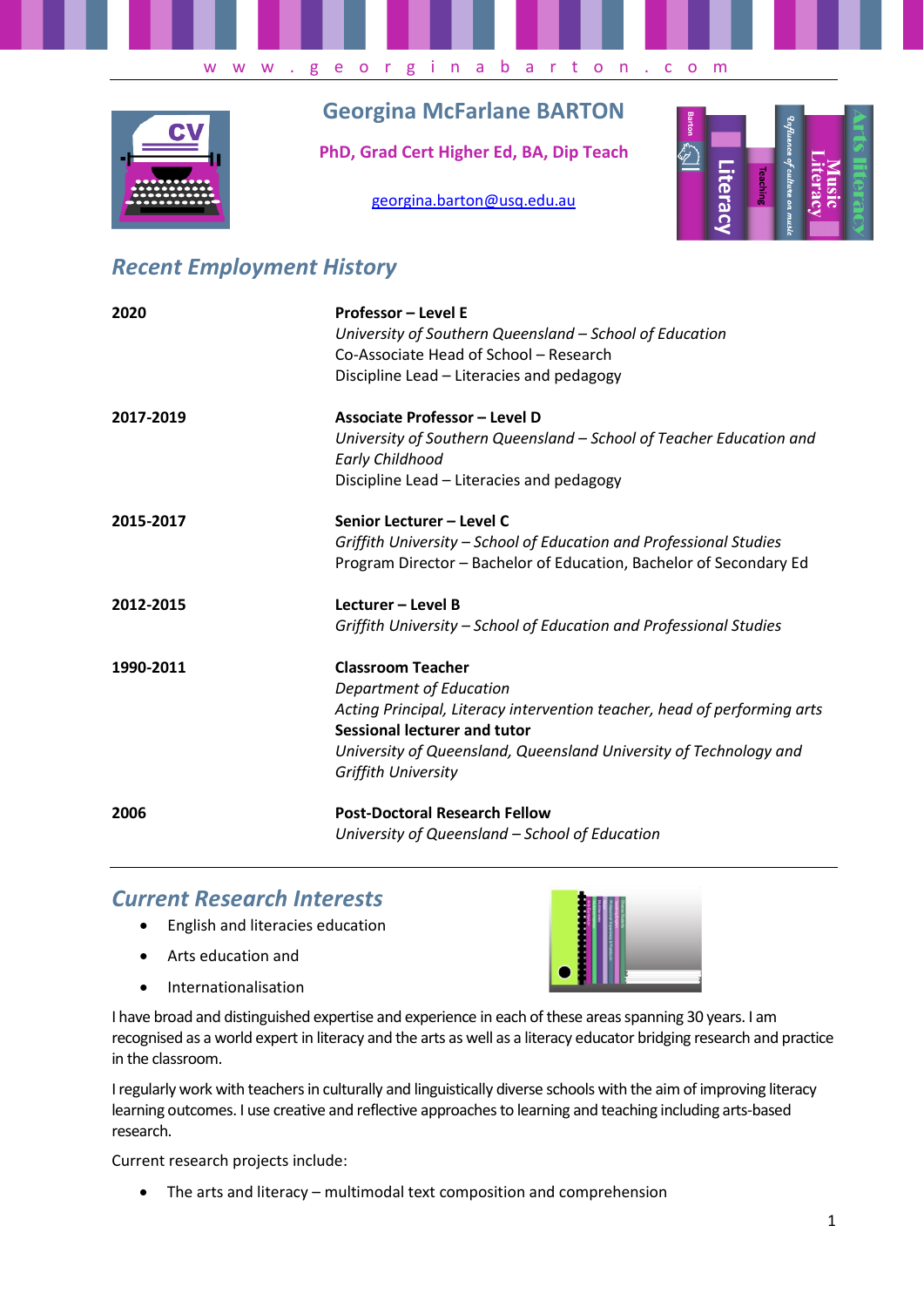- The teaching of writing for culturally and linguistically diverse students
- English conversational classes in Community Hubs with migrant women and families
- Multimodalities and the importance of sound and music in multimodal texts
- Arts-based and creative and reflective approaches to improving literacy learning outcomes
- Teaching and assessing reflection in higher education
- Internationalisation and work placement e.g.<http://wisp-project.weebly.com/>

Methodological approaches that I utilise include: arts-based research methods, ethnography, spatial theory, systemic functional semiotics, reflective and reflexive theories and practices, and narrative.

## *Grants*

I have been chief investigator and a team member of projects totalling over \$1.4 million in research funds.

### **2019**

#### **Fostering Integration grant – Multicultural Affairs - \$49 941 (successful)**

*Empowering migrant women: Developing written and financial literacies* 2019-2020 Led by Professor Marie Kavanagh, Co-investigator Associate Professor Georgina Barton

#### **Australian Research Council Discovery grant - \$392 000 (successful)**

*Improving classroom writing by enhancing reflexive decisions and practice* 2019-2021 Led by Professor Mary Ryan Team: Professors Georgina Barton, Lisa Kervin and Debra Myhill

#### **2018**

#### **USQ learning and teaching commissioned project - \$8 699 (successful)**

*Teaching and Assessing Reflection (TAR) project* 2018-2019 Led by Professor Georgina Barton Team: Professor Margaret Baguley (Education), Julie Copley (Law), Professor Marie Kavanagh (Business), Associate Professor Janet McDonald (Creative Arts), Marthy Watson (Research Assistant)

#### **International Education and Training (IET) Partnership Fund – \$10 000 (successful)**

*Investigating the impact of volunteering experiences on international students' workplacement (International Volunteers Australia)* 2018-2019 Led by Associate Professor Georgina Barton, USQ Team: Professor Marie Kavanagh (Business, USQ), Kay Hartwig (Education, Griffith Uni), Yijun Hu (Research Assistant)

#### **Brisbane Catholic Education – \$15 000 (successful)**

*Teaching multimodal texts through collaborative inquiry* 2018 Led by Associate Professor Georgina Barton, USQ Team: Rebecca McAlister-Visic (Research Assistant) and BCE literacy team

### **ASPIRE Women in Leadership Grant - \$10 000 (successful)**

*Participant in 2018's women in leadership grant program* 2018 University of Southern Queensland

#### **2017**

## **Telstra Kids' Grant - \$1200 (successful)**

*Writers' camp for disadvantaged schools* ALEA – Meanjin local council (October 2017)

**2016 Australian Literacy Educators' Research Grant - \$5 000 (successful)**



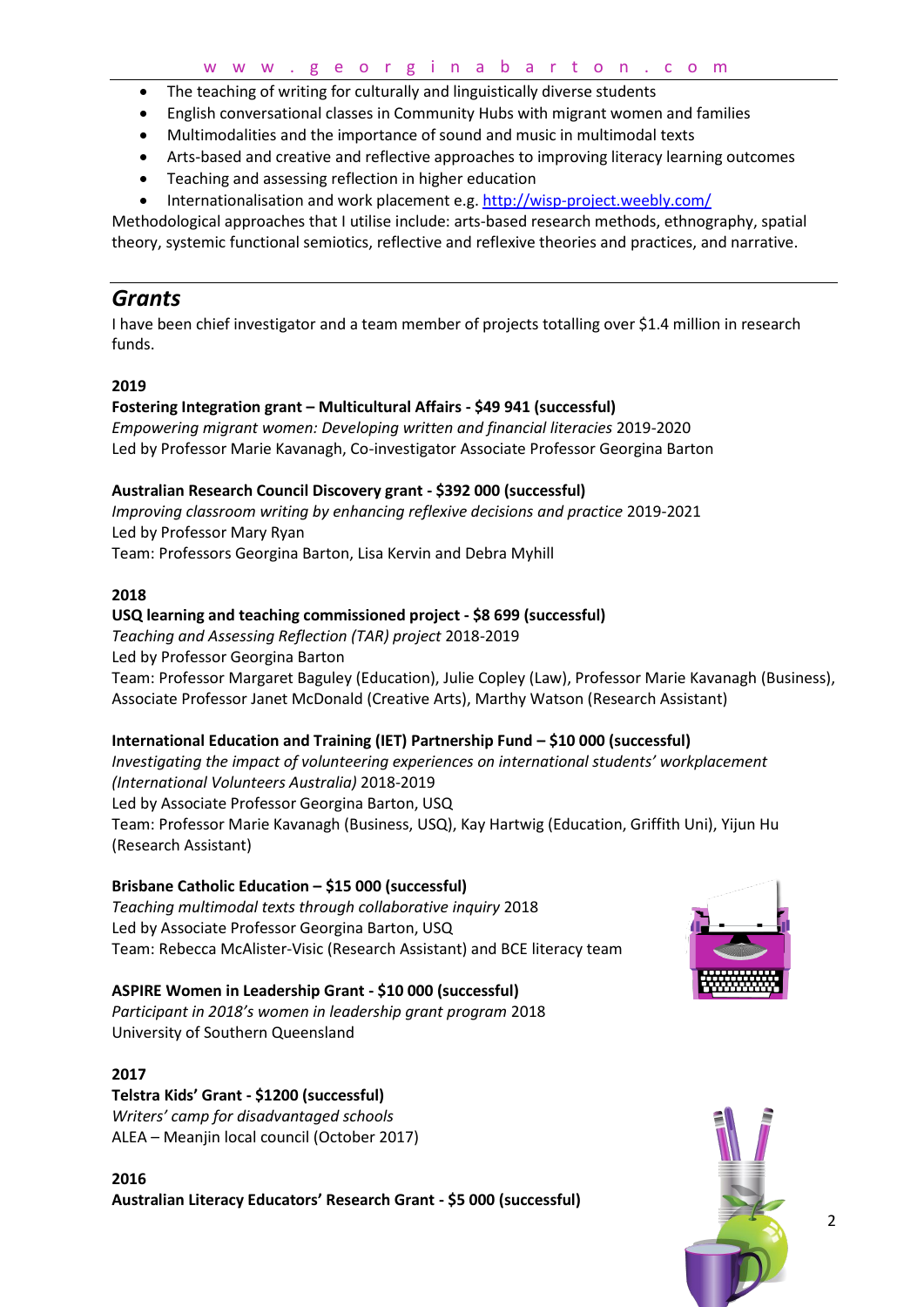#### w w w . g e o r g i n a b a r t o n . c o m

Early years boys and literacy: Exploring multimodal text construction With Mrs Rebecca Trimble-Roles

#### **Powerful Learning Schools – Mitchell Institute \$50 000 (successful)**

CIs: Mia O'Brien, Jeanne Allen, Georgina Barton, Donna Pendergast, Cheryl Sim

### **HDR Research Internship – G. Barton and M. Ronksley-Pavia - \$3 500 (successful)**

For research internship in the area of literacy learning and creativity and multimodality

#### **2014**

#### **Office of learning and teaching - \$220 000 (successful) 2014-2016**

OLT Round 1 –*A cross-disciplinary approach to improving International work placements (WISP project)* Lead investigator: A/Prof Georgina Barton, Co-lead - Kay Hartwig

### **DET tendered project - \$550 000 (successful) 2014**

Leading Change Project Prof Donna Pendergast et al. Junior secondary in QLD schools



### **2012**

#### **AARE SIG funding - \$5000 (successful)**

Arts Education Practice and Research SIG - With Associate Professor Margaret Baguley and Abbey MacDonald

#### **Griffith Grant and fellowships - \$3 000 (successful)**

Griffith Grant and fellowship for learning and teaching*: Improving the practicum experience for International pre-service teachers at Griffith University* with Kay Hartwig

#### **School of Education and Professional Studies and GIER grants (total of \$15 000)**

Research development fund + innovative research grant *The arts and literacy x2 Multimodal text comprehension and composition Reading Success x2 Nerang SHS x2*

#### **Project Manager and Senior Research Assistant on 3 ARC-Discovery grants:**

- 1. *Teaching and disciplinarity*  led by Professor Peter Freebody (University of Sydney)
- 2. *New Life Sciences*  led by Professor Peter Freebody (University of Sydney)
- 3. *Funds of knowledge*  led by Professor Peter Renshaw (UQ)

#### **ALTC grant**:

Project manager for *Developing a systematic, cross-faculty approach to teaching and assessing reflection in higher education -* led by Dr Mary Ryan and Michael Ryan (QUT).

## *Awards*

#### *Aspire – Women in Leadership (USQ) - \$10000* **2018**

Granted for development in leadership

### *Australian Literacy Educators' Association Fellow* **2017-2022**

Granted for substantial contributions to the professional organisation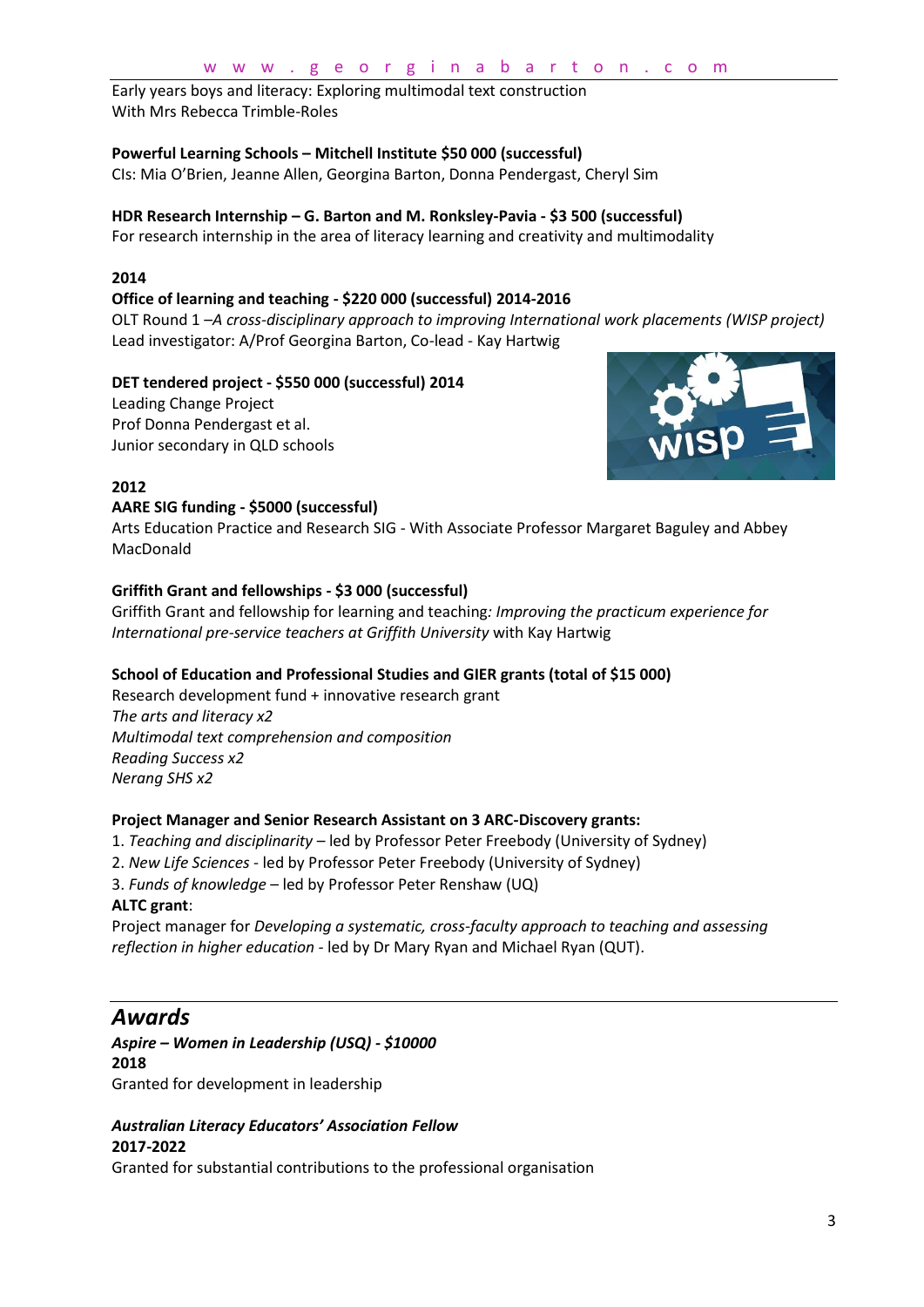#### *Tony Adams Fund Award - \$3000* **2016**

Granted for achievements in the WISP project by International Education Association Australia (IEAA) Kay Hartwig and Georgina Barton

### *Vice Chancellors' Teaching Bursary - \$2000*

#### **2015**

Granted for excellence in achievement in the Graduate Certificate – Higher Education

#### *Griffith University Learning and Teaching Award* **2014**

Granted for success in leading an Office for Learning and Teaching Innovation and Development grant

#### *Sir Samuel Griffith Scholarship* **2013-2014**

Griffith University – for teaching and learning

### *Postdoctoral Fellowship with Prof Peter Freebody* **2006**

Topic – Literacy education in disadvantaged communities

#### *National Excellence in Teaching Award (NEITA) nomination* **2001**

For excellence of teaching in schools

## *Showcase Award nomination – Department of Education*

#### **2002**

For excellence in performing arts program – cultural diversity and inclusion







## *Teaching experience* **Tertiary**

English and literacy education Children's literature Grammar Arts education Adolescence Music education Middle years Past teaching Musicology and ethnomusicology **Secondary schools**

Head of performing arts Junior and senior English Junior and senior music Junior drama and art Junior history Music conductor of bands and orchestras

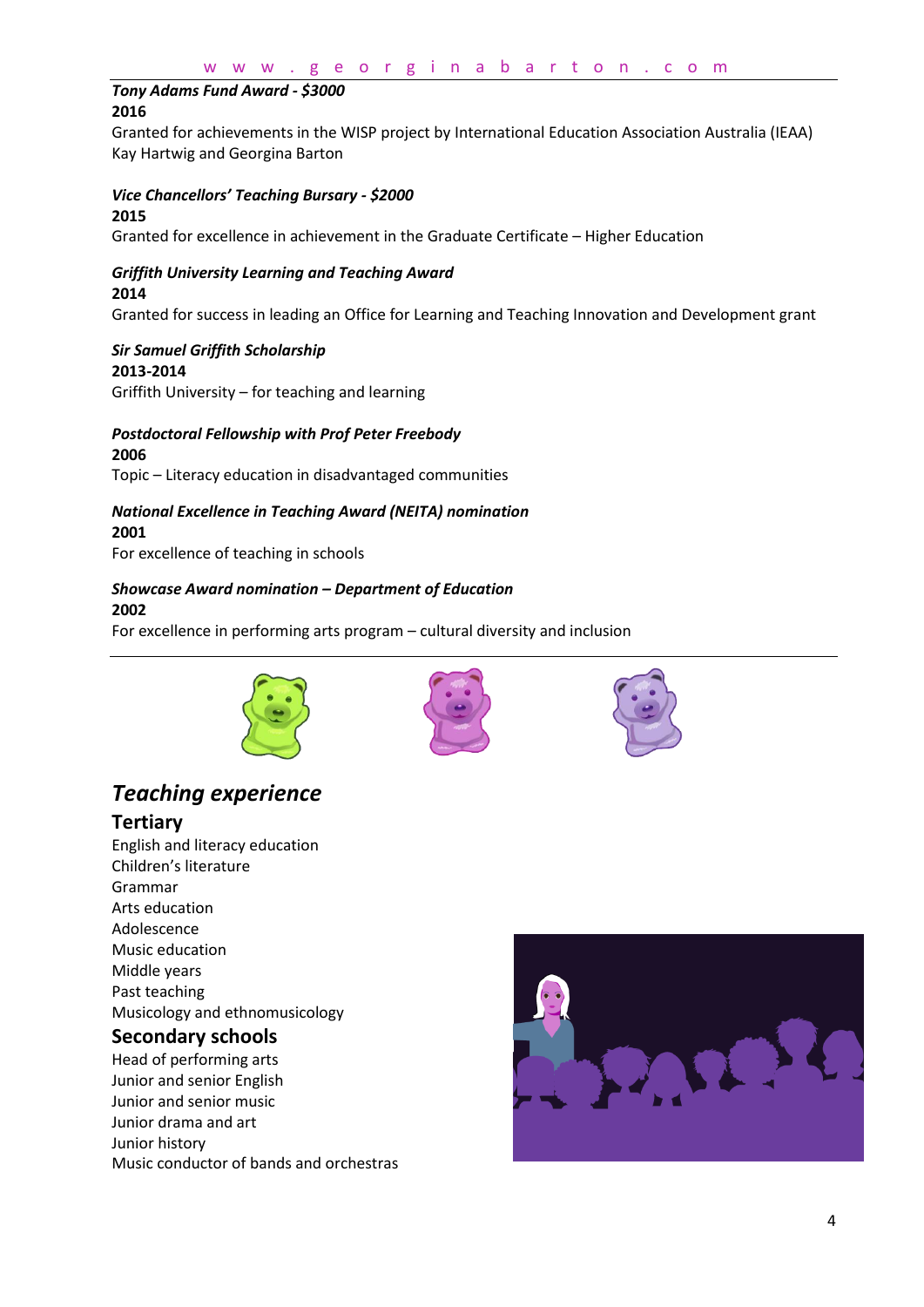#### **Primary schools**

Acting Principal Lead teacher English Maths Science Humanities The arts Technology – digital and design Literacy and numeracy intervention

## *Service*

#### **Keynote and invited presentations**

- 1. Visiting scholar University of Wyoming, Wyoming
- 2. Faber writing residency recipient Olot, Spain
- 3. Expert panel member: *Students as partners in WIL: Is this really possible?* Australian Collaborative Education Network (ACEN) South Australia/Northern Territory
- 4. Keynote speaker: *Teaching international students*. University of NSW, Department of Art and Design
- 5. Keynote speaker: Brisbane Catholic Education, Big Arts Day, *Visual literacy*
- 6. Invited presented: Australian Literacy Educators' Association (ALEA), Rockhampton Local Council – *Writing in the curriculum areas* (March, 2018)
- 7. Keynote speaker: Brisbane Catholic Education, Big Arts Day, *Writing in the arts* (October 2017)
- 8. Keynote speaker: Brisbane Catholic Education, Big Arts Day, *The arts and literacy* (March 2016)
- 9. Keynote speaker: University of Lyon, France, International Symposium on the Arts and Culture*, Literacy and the arts* (March 2016)

10. Welcome Address, World Alliance for Arts Education (WAAE), Global Summit (November 2014)

#### **Professional roles**

- 1. Australian Association for Research in Education (AARE) Past Conference Chair 2017-2018
- 2. Australian Literacy Educators' Association (ALEA) past-President, Meanjin Local council, Young Writers' camp organiser (2012-2017)
- 3. Australian Literacy Educators' Association (ALEA) Fellow (until 2021) and co-convenor of the Teacher Education Special Interest Group (SIG) 2016-2018
- 4. Australian Association for Research in Education (AARE) Arts Education Practice and Research SIG co-convenor (2012-2015), newsletter editor, international arts education week events coordinator

#### **Professional Memberships**

- Australian Literacy Educators' Association ALEA
- Australian Association of Research in Education AARE
- Australian Teacher Education Association ATEA
- International Society for Music Education *ISME* member
- Australian and New Zealand Association of Research in Music Education *ANZARME* member
- Australian Volunteers International member of returned volunteer listing and assistant at predeparture briefings

#### **Editorial roles**

- 1. Past associate editor *Literacy learning: The Middle years*
- 2. Associate editor *Australian Journal of Language and Literacy*
- 3. Editorial board *Australian Journal of Teacher Education*
- 4. Cogent Education editorial board teacher education and development

Referees are available upon request.